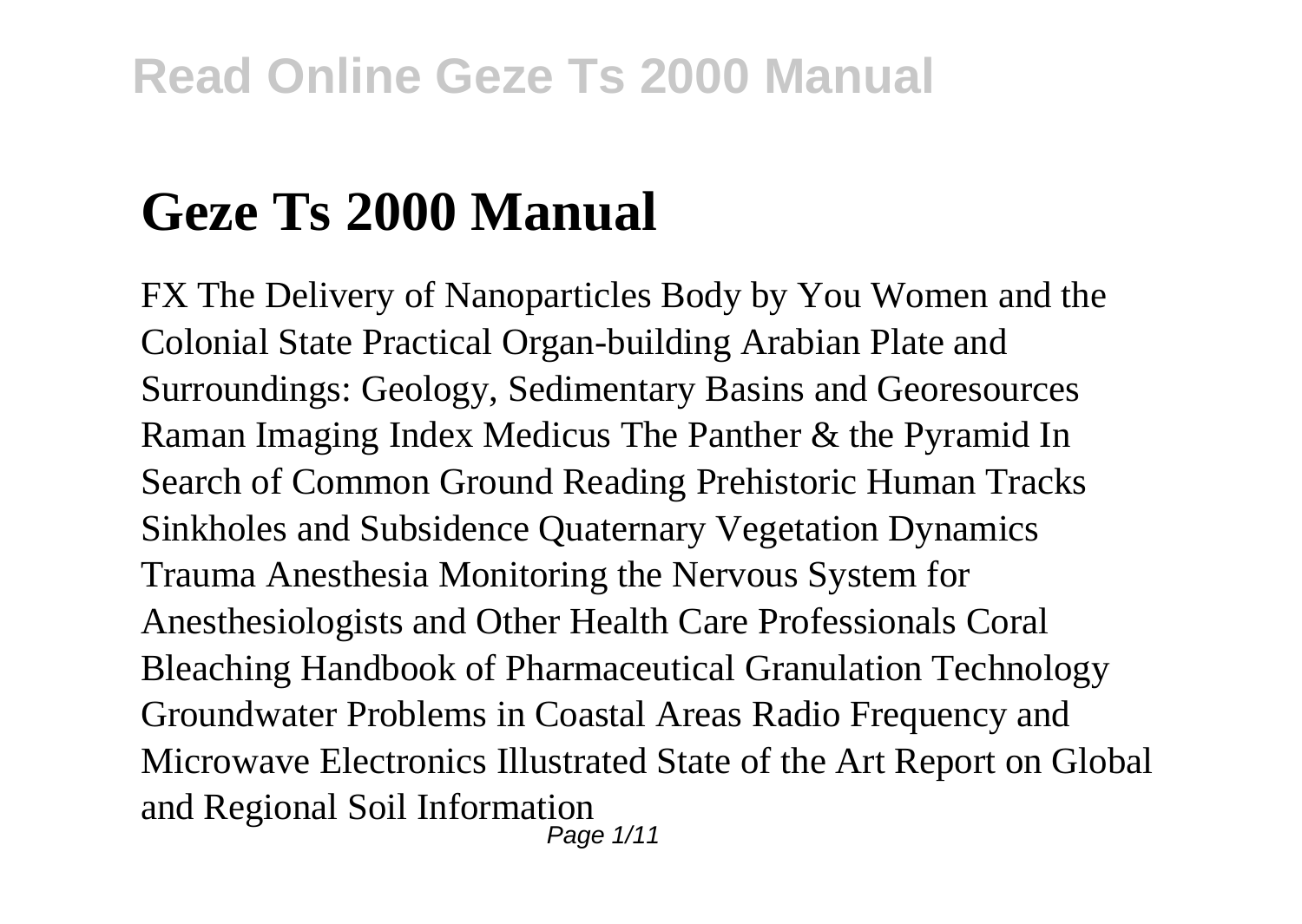How to Install Door Closer GEZE TS 2000 video 900 **TS 2000 VBC Info ?????? ????????? ????? MAXBAR (GEZE) TS-2000** *2000 Series Installation Video / Tell Manufacturing, Inc. GEZE TS4000 door closer - Fitting \u0026 Adjusting* Montáž samozavíra?e ??????? ???????? GEZE TS 2000 TS 5204DABC Push side fitting Fig 66

Geze TS1500 Universal Door Closer LocksOnline Product Reviews GEZE TS 5000 Türschließer Montage *Geze TS 2000 ????? ???????? ?????????* **??????? ???????? Geze TS 2000 V BC**

**????? How to install an automatic door closer ??????????? ????????? Dc-100.** ?????? ? ??????????? ???????? ?????????.

Door closer adjustment ???????? ??????????? ???????????

(?????????) ????????? ?? ?????. *Monta? zamykacza LOB S2000* Page 2/11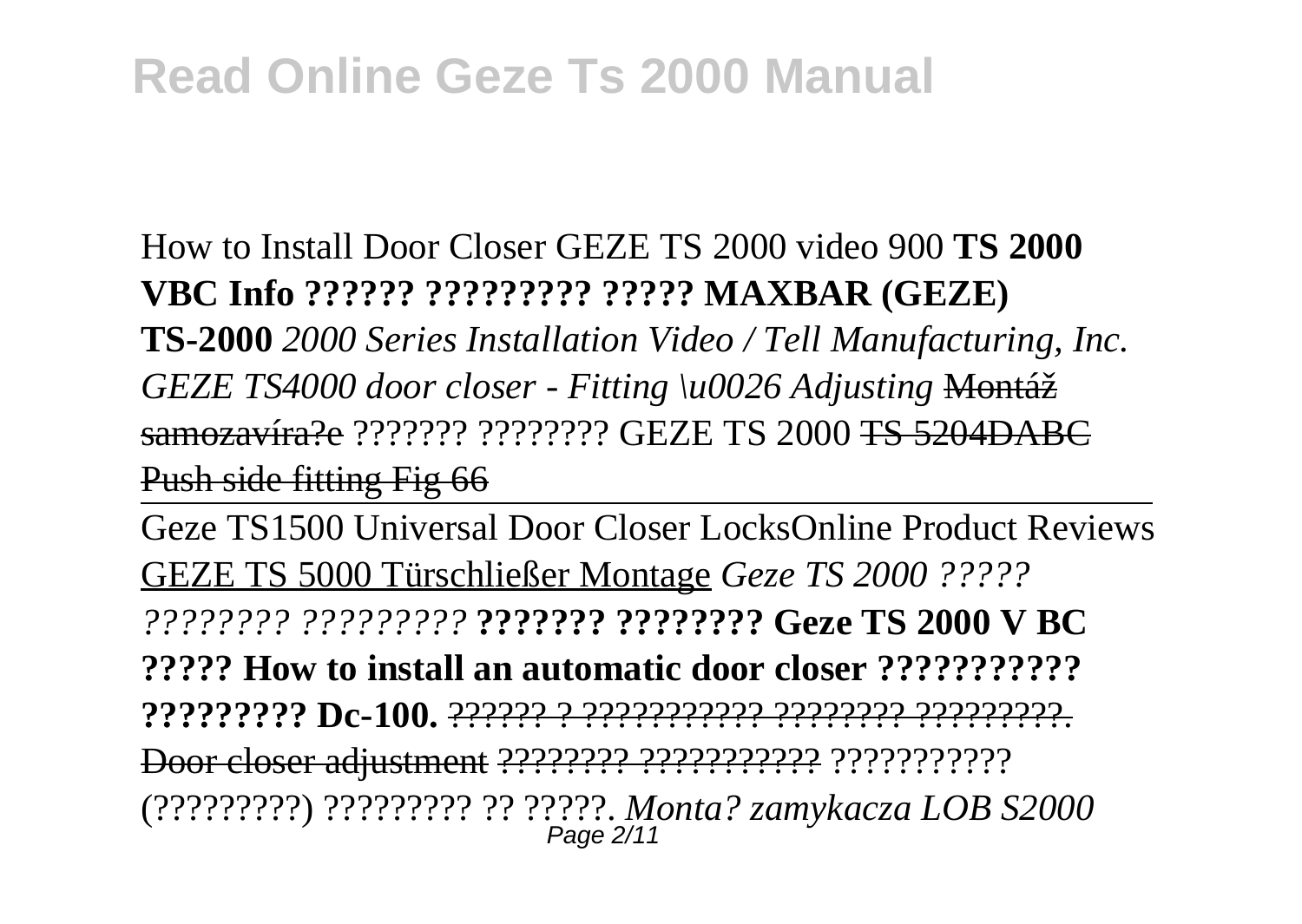????????? ????????? ?? ????????? ?????.?.??????????????,????? ?????????, ??? 6 *????????? ???????? ????????? ? ????????? ??????? ??????? om52 ru* **How to Install a Door Closer - Top Jamb Installation Video / Tell Manufacturing, Inc.** Samozamykacz - jak NIE POWINIEN dzia?a?. GEZE Powerturn 2016 *GEZE Ferme-porte TS 5000 | Montage et réglages de base GEZE TS 5000 door closer | Installation and settings* GEZE TS 5000 Türschließer | Montage und Einstellungen How to install the GEZE TS 4000 E Hold Open Electromagnetic Door Closer *??? ?????? ?????????? ??????? ????????? ????????? ?????????* **Geze TS3000 | Advantages and Disadvantages of Guide Rail Door Closers | Doorstuff** *Geze Ts 2000 Manual* GEZE TS 2000 V Overhead Door Closer WARNING: DOOR Page 3/11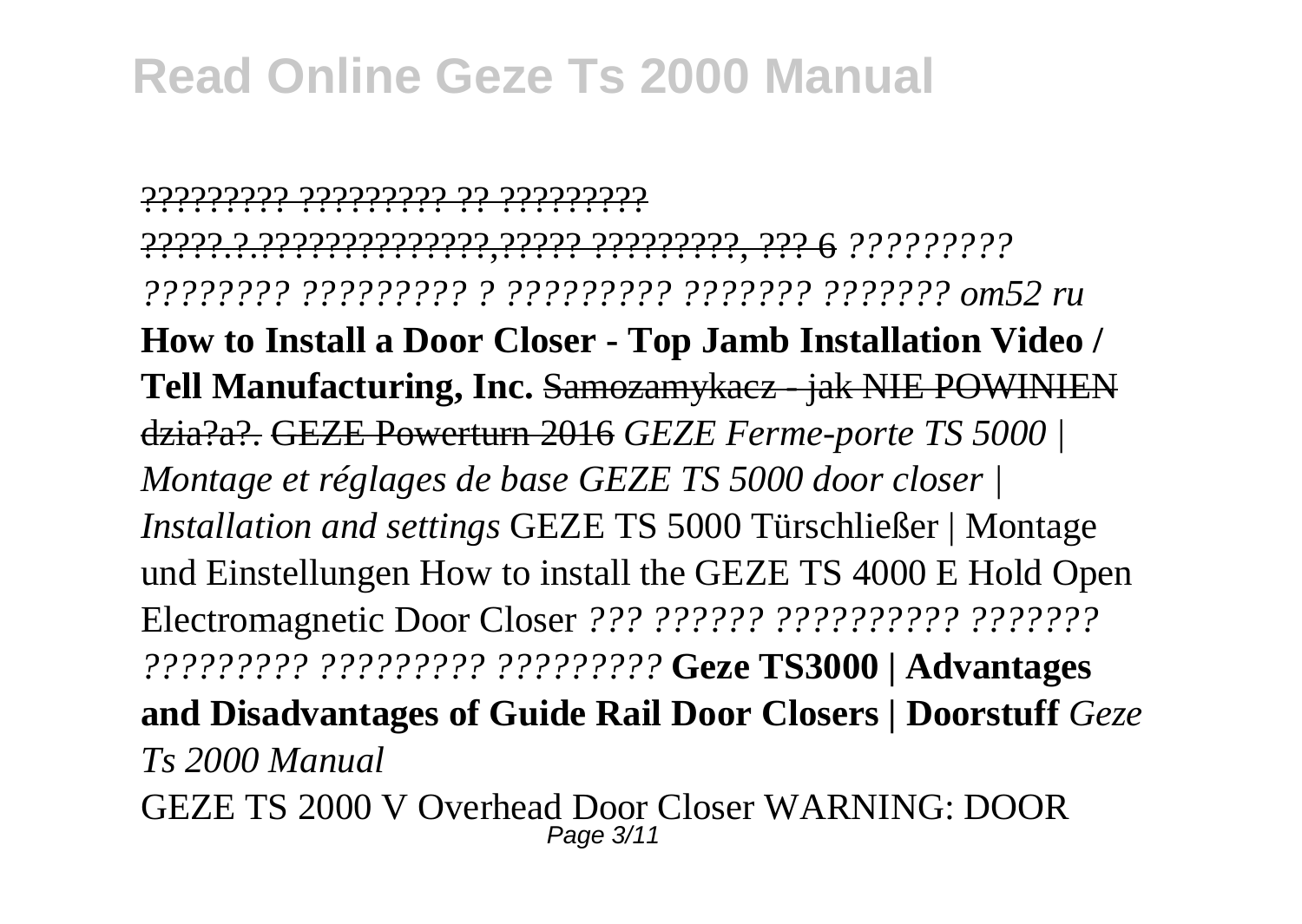CLOSERS WITH A POWER RATING LOWER THAN 3 OR WITH MECHANICAL HOLD OPEN DEVICES ARE NOT SUITABLE FOR USE WITH FIRE DOORS. Components Checklist: 1x Closer body & cover 1x Guide Rail Assembly 2x M6 Allen Bolts 2x Plastic end caps 1x Plastic spindle cover 4x 5x55mm Self-tapping countersunk screws 2x M5x40mm Countersunk screws 4x M5x55mm Countersunk ...

#### *GEZE TS 2000 V Overhead Door Closer - Safelincs*

TS 2000 V Overhead door closer with link arm for single leaf doors of up to 1250 mm leaf width with variable closing force Variable closing force of EN2, EN4 or EN5 through offset installation Can be used for right and left hand doors without conversion Mechanical latching action which accelerates the door shortly before the closed Page 4/11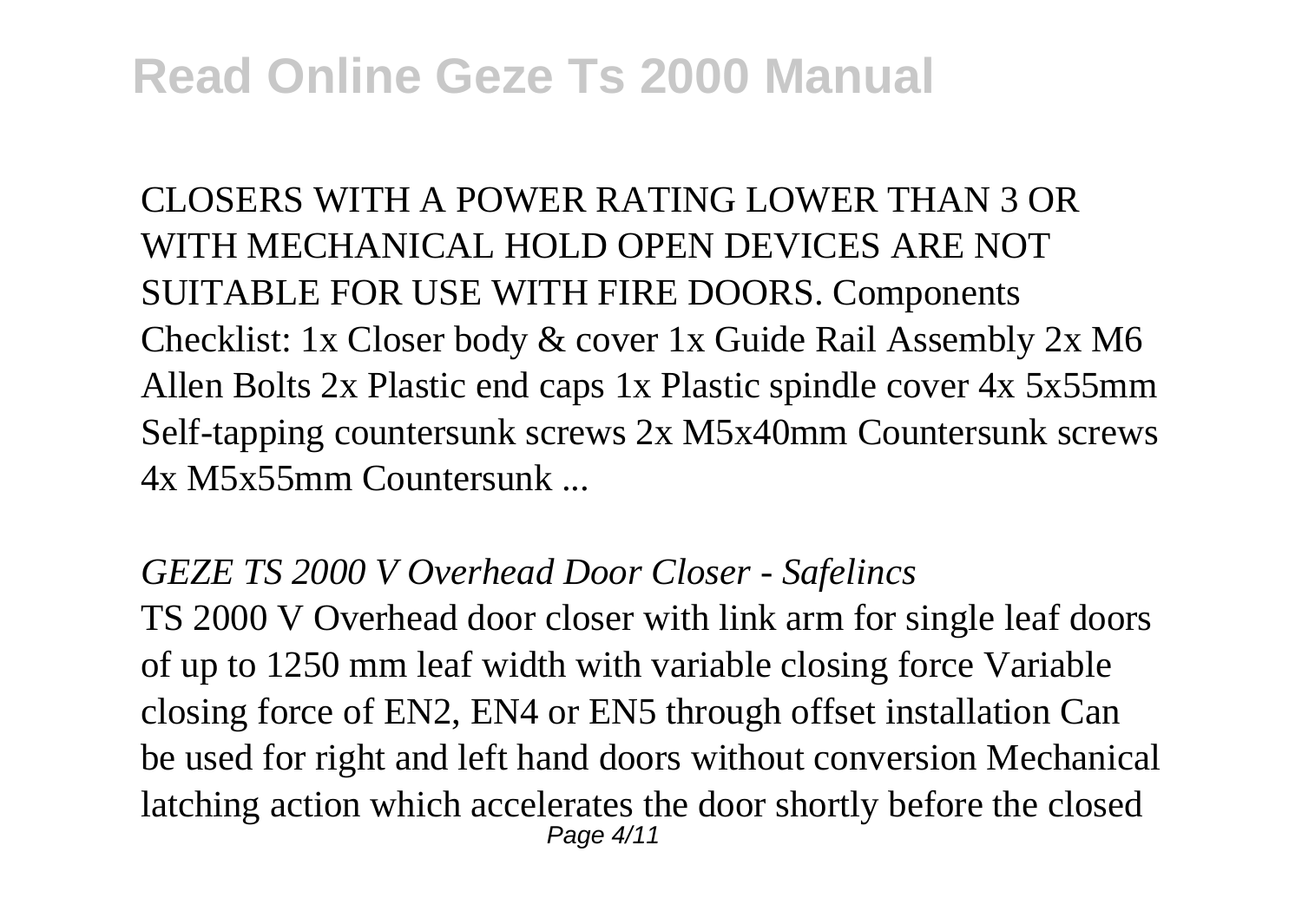position

### *TS 2000 V | GEZE*

TS 2000 VBC Closing force in accordance with EN 1154: EN 2/4/5 Barrier-free in accordance with DIN 18040 up to leaf width (max.) in mm

### *TS 2000 VBC | GEZE*

GEZE counts among the best worldwide for products, systems and services related to door, window and safety technology, and automatic doors. We provide extensive support for your building demands and realise solutions that unite functionality, safety, comfort and design.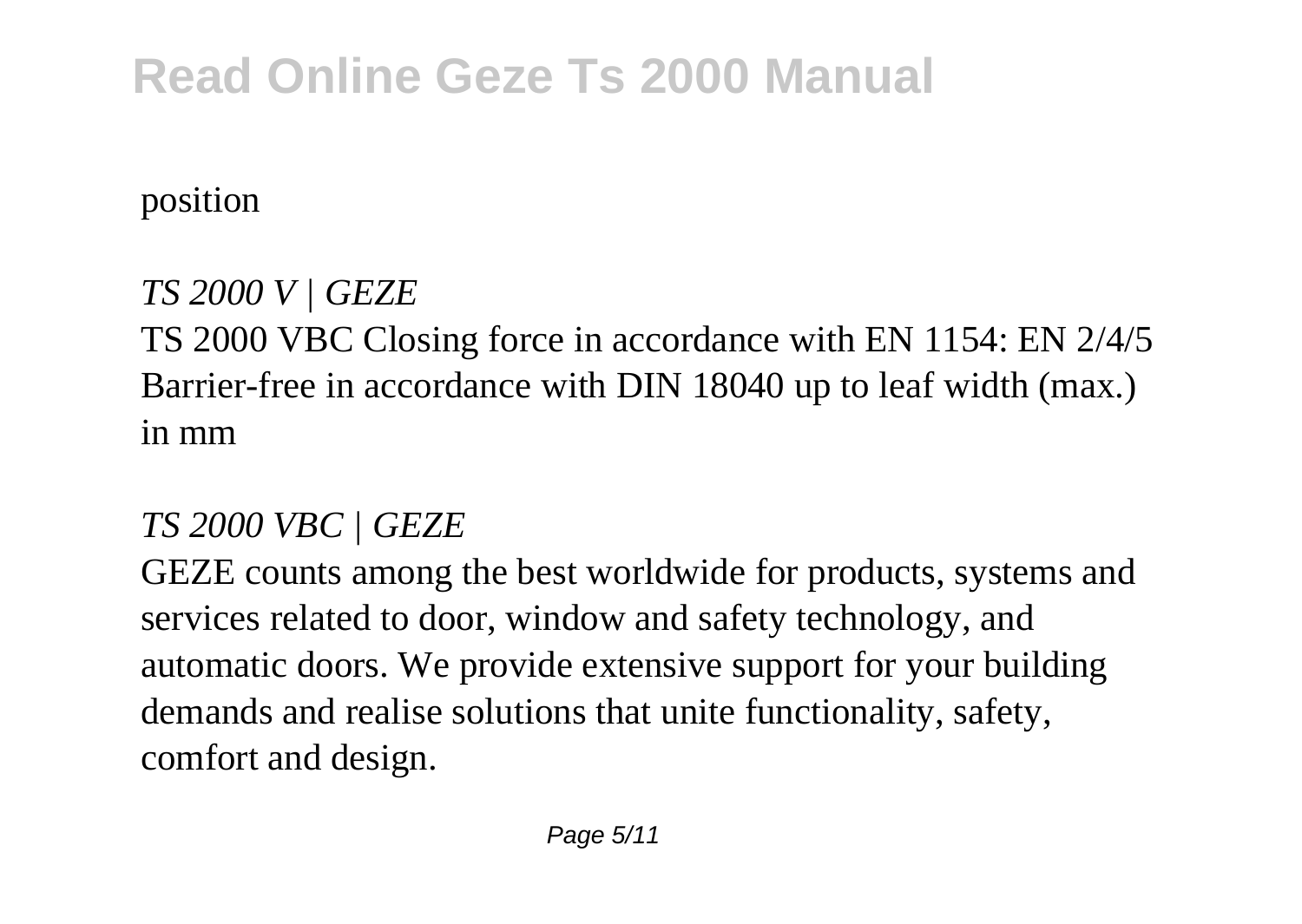#### *Link arms TS 4000 / 2000 | GEZE*

geze ts 2000 v Closer body TS 2000 V Main body for overhead door closer with link arm EN2, 4 or 6 Variable closing force through offset installation of the housing

### *Closer body TS 2000 V | GEZE*

GEZE TS 2000 NV Sec Setting door closer size Leaf width [mm] Bu•er -up to  $8504$  revolutions  $850950$  Bu•er + up to  $1100$  Lightrunning door must be 1 Door closer size closed completely by the closer! 2 Closing speed 3 Latching action 4 Back check (only with TS 2000 NV BC) GEZE TS 1500 1 2 Sec Setting door closer size Leaf width [mm] A 90° 850 950 B 90° 950 1100 Setting of door closer size ...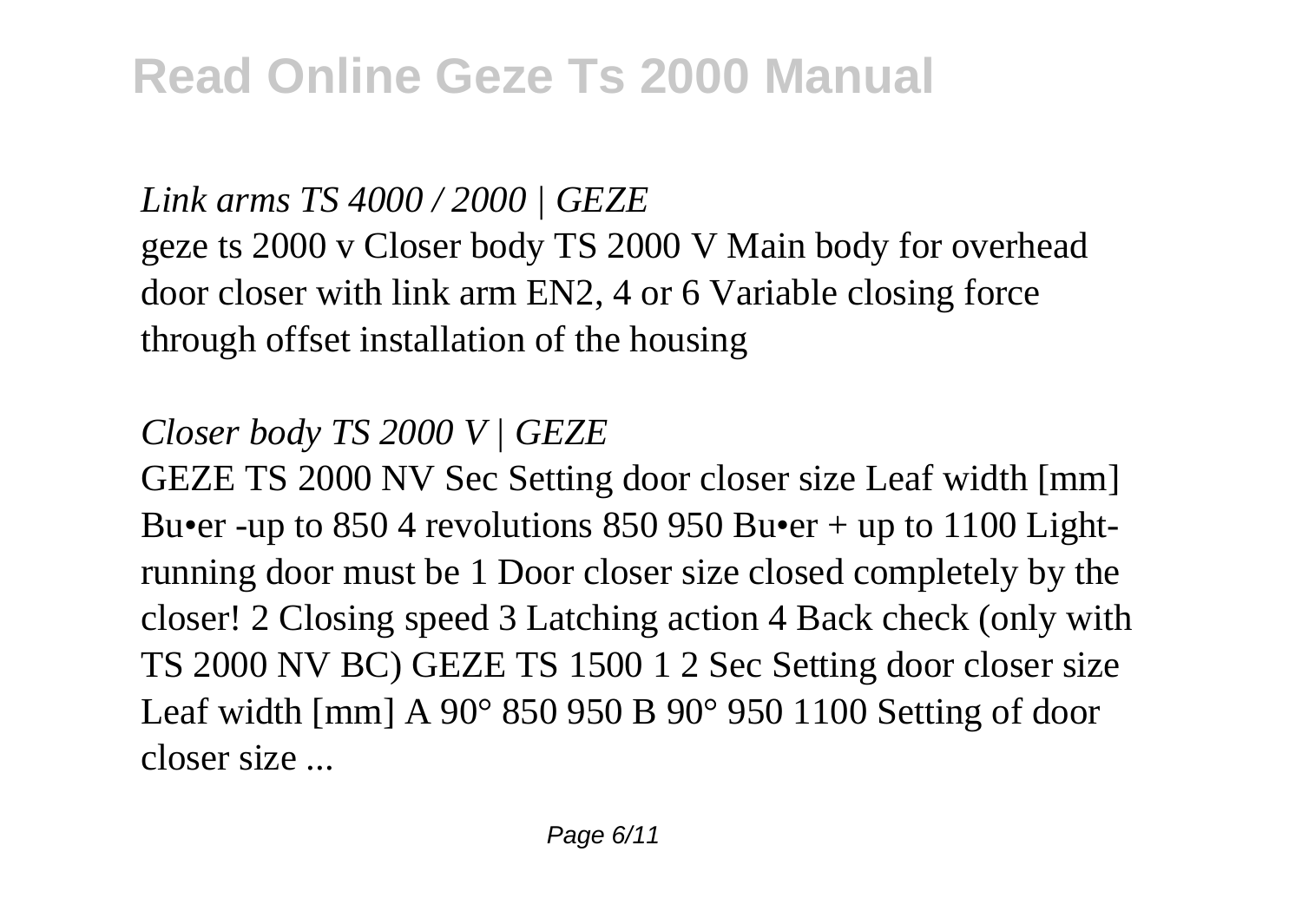#### *GEZE INSTALLATION OPTIONS - Doorstuff*

TS 2000 V with hold-open arm Overhead door closer with link arm for single leaf doors with a leaf width up to 1250 mm Variable closing force of EN2, EN4 or EN5 through offset installation Can be used for right and left hand doors without conversion Mechanical hold-open unit through hold-open linkage with hold-open area 70°-150°

### *TS 2000 V with hold-open arm | GEZE*

himself installing a door closer Source: http://www.c-oldorf.de / http: //www.schlosserei-sicherheitstechnik-bremen.de Locksmith & Locksmiths since 1906 On L...

#### *How to Install Door Closer GEZE TS 2000 video 900 - YouTube* Page 7/11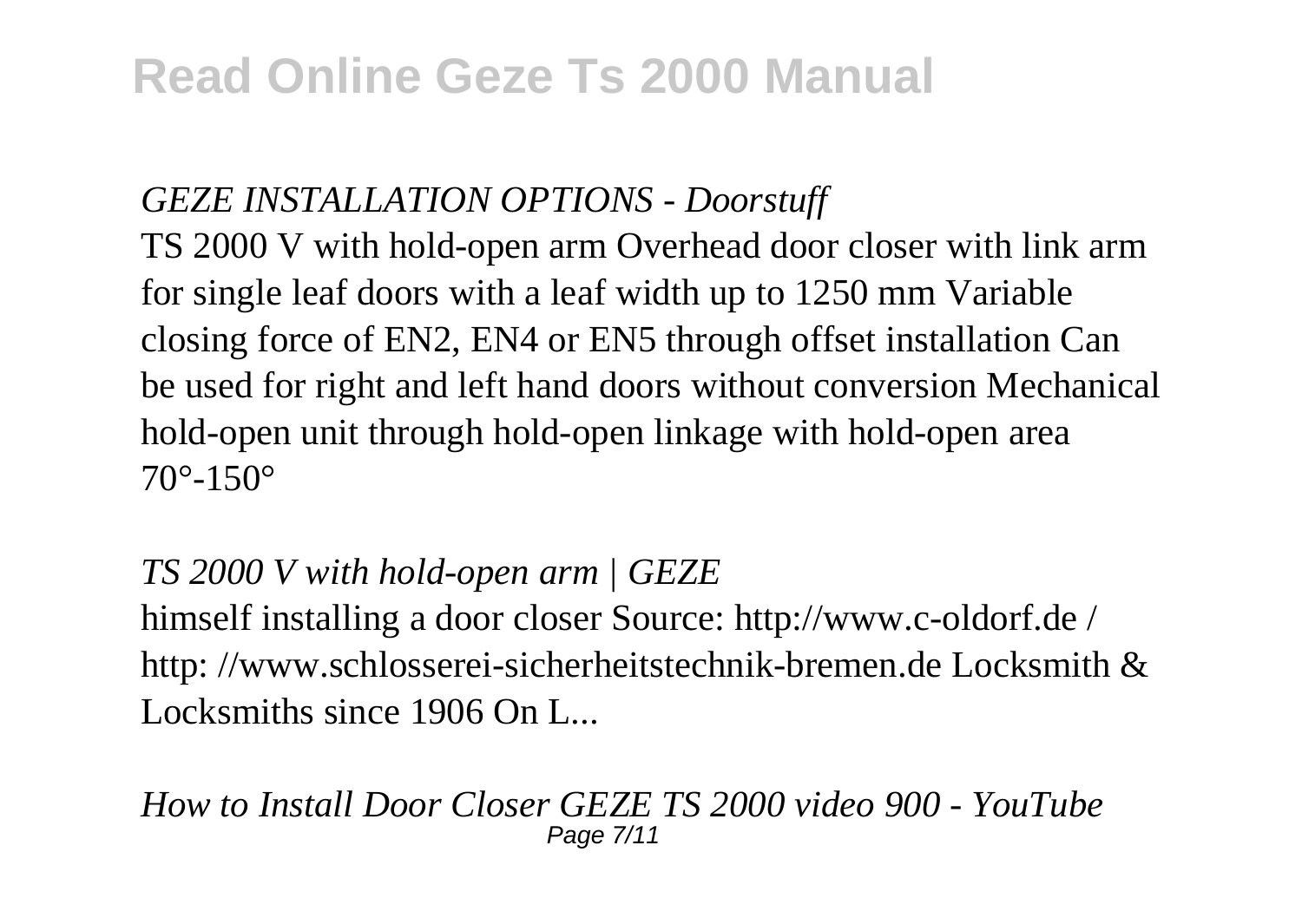Overhead door closer with guide rail - TS 5000 and swing door drive/door closer - TSA 160 NT IS/TS, Milaneo. The TS 5000 L provides ease of access for visitors because heavy doors are slowed down close almost silently. These attributes also apply to the TSA 160 NT IS/TS only, that it also has the integrated Push & Go function.

#### *TS 5000 | GEZE*

GEZE counts among the best worldwide for products, systems and services related to door, window and safety technology, and automatic doors. We provide extensive support for your building demands and realise solutions that unite functionality, safety, comfort and design.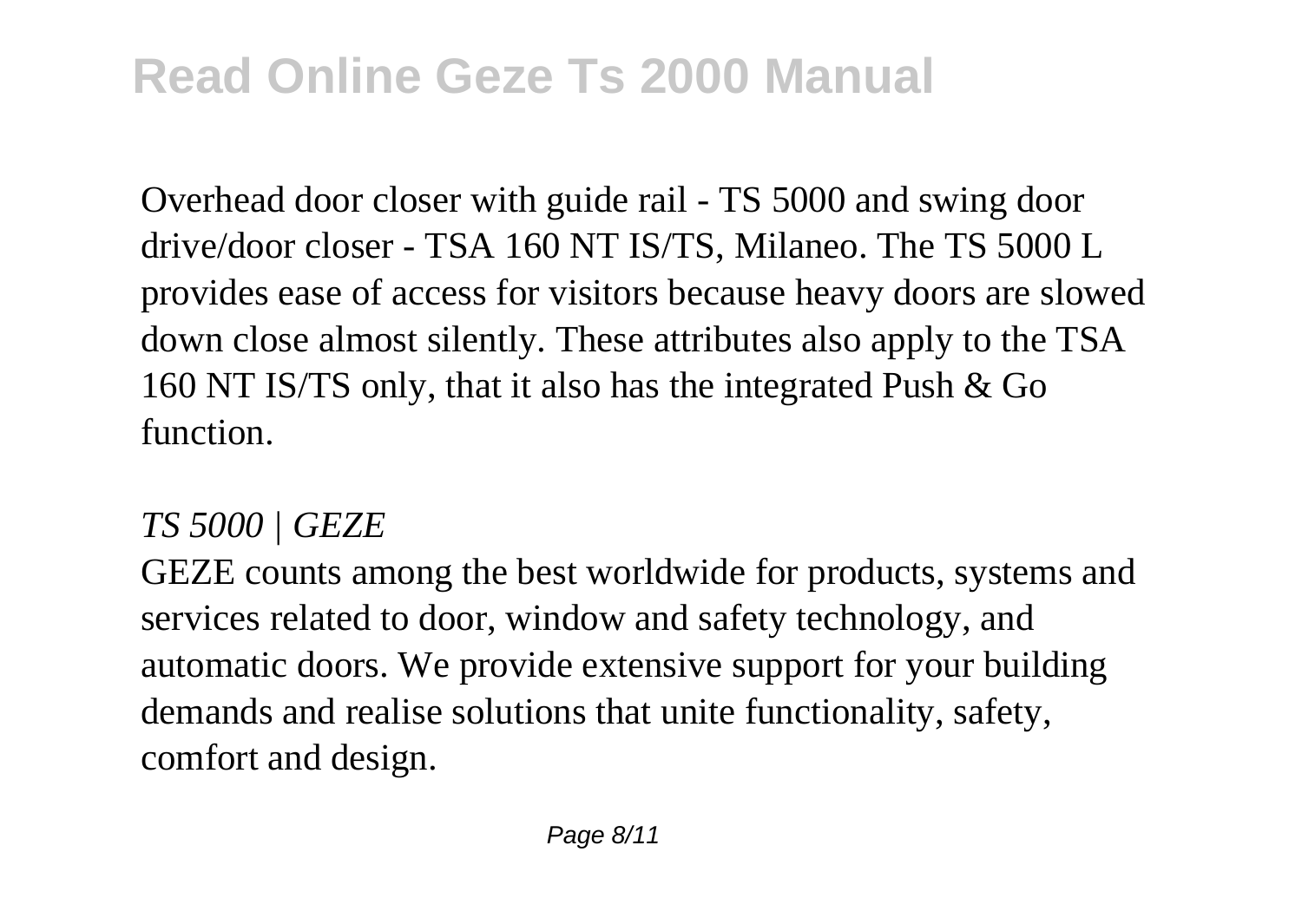#### *TS 1500 | GEZE*

Product brochure Product brochure GEZE TS 3000 V / SYSTEM TS 5000 Overhead door closers with guide rail ... TS 2000 NV; TS 2000 V; TS 3000 V; TS 4000; TS 5000 (pdf | 780 KB) 140432\_01\_Sturzrauchschalter\_GC\_151\_DE\_GB.pdf (pdf | 1 MB) Text for invitation to tender Tender text GEZE TS 5000 E Closing force 2-6 (doc | 54 KB) Tender text GEZE TS 5000 E Closing force EN 2-6 (d81 | 15 KB) Variants ...

#### *TS 5000 E | GEZE*

GEZE counts among the best worldwide for products, systems and services related to door, window and safety technology, and automatic doors. We provide extensive support for your building demands and realise solutions that unite functionality, safety, Page  $9/11$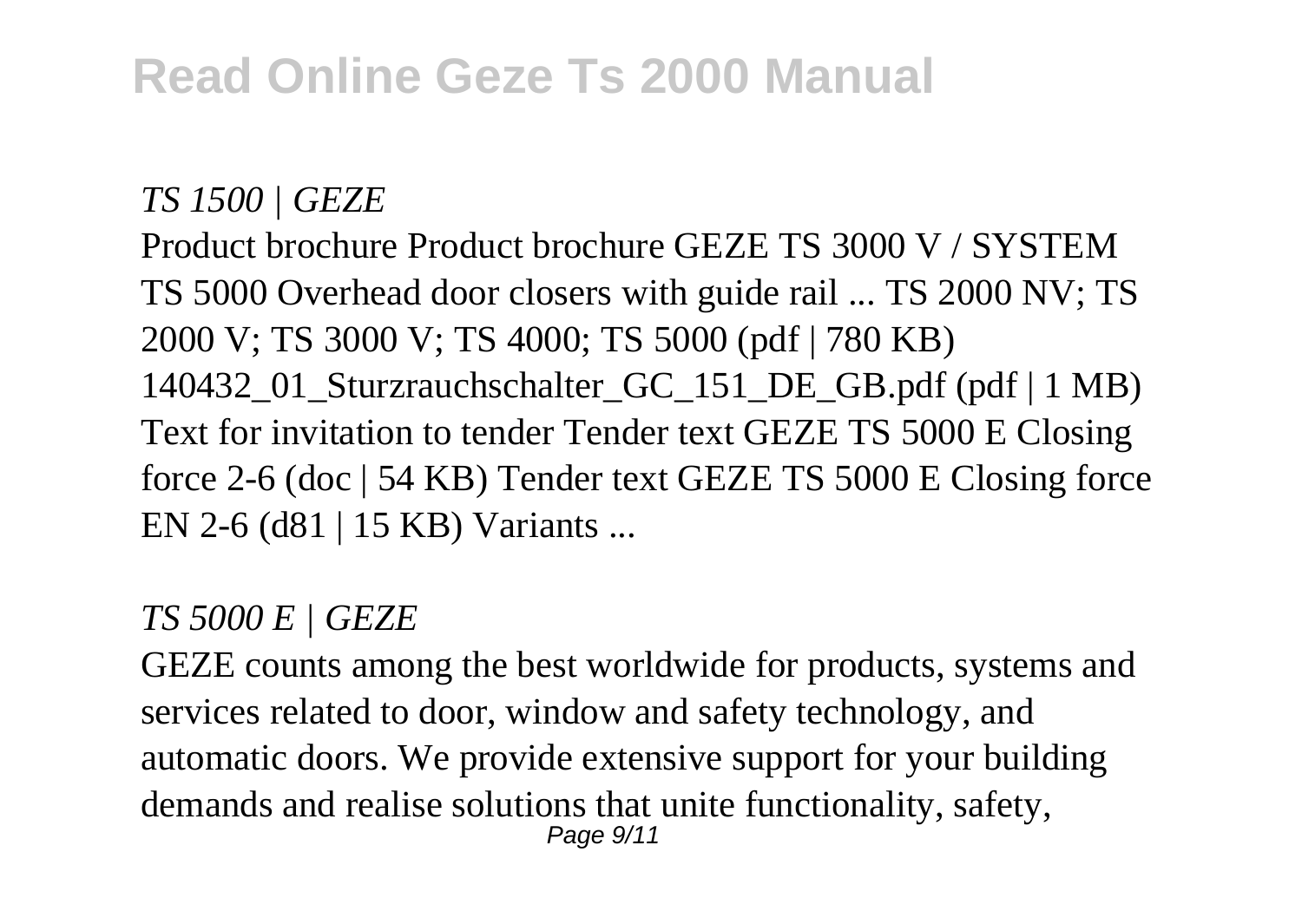comfort and design.

*Mounting plate link arm For TS 4000/TS 2000 for ... - GEZE* GEZE counts among the best worldwide for products, systems and services related to door, window and safety technology, and automatic doors. We provide extensive support for your building demands and realise solutions that unite functionality, safety, comfort and design.

*Mounting plate door closer \* for TS 2000 V - GEZE* geze ts 5000 r-ism R-ISM guide rail TS 5000 With closing sequence control, electrical hold-open device on both leaves, smoke switch control unit and levers